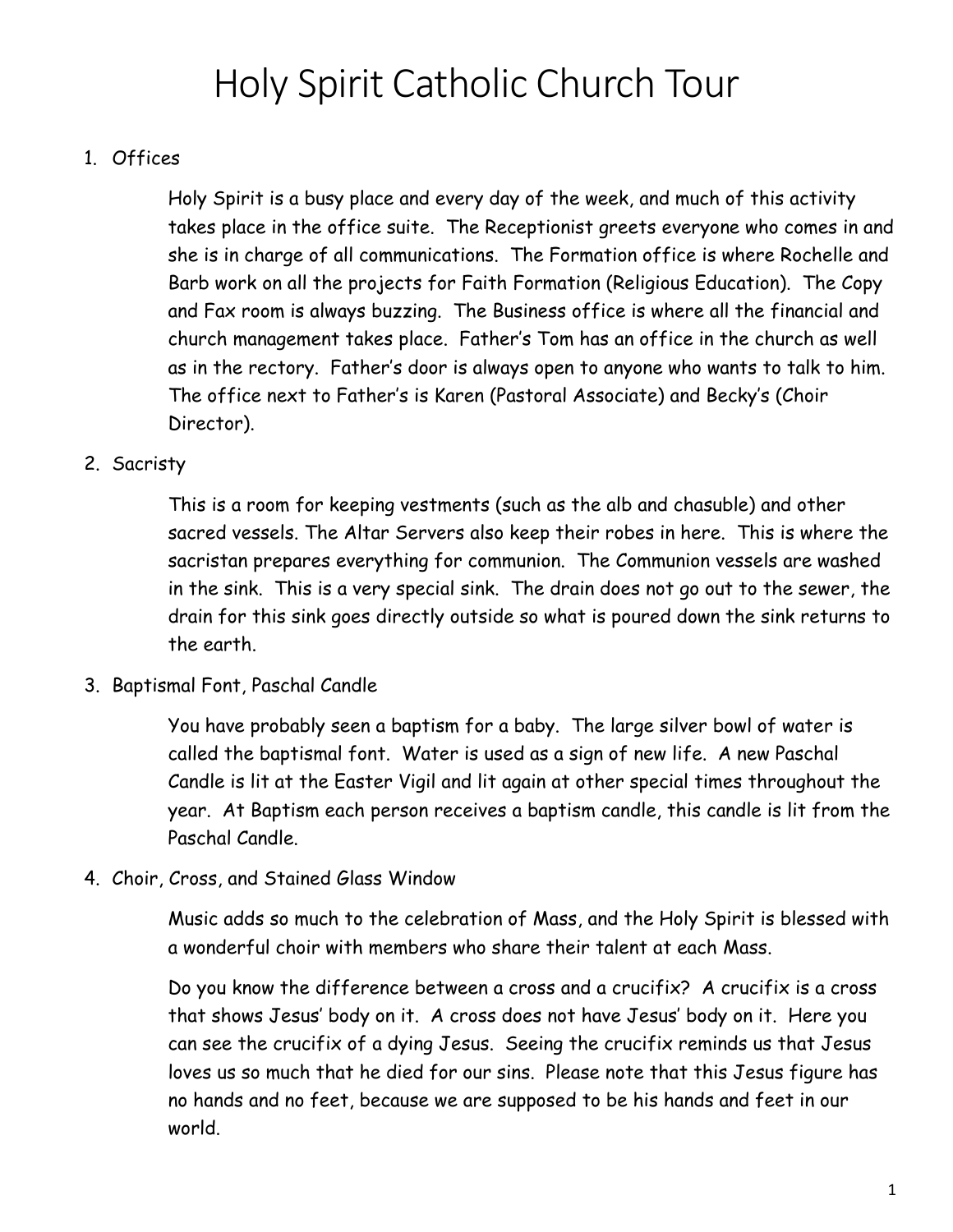Our stained glass window features a pelican. The mother pelican loves her young so much she will pluck her own flesh to feed her children if no other food is available. Showing love and care toward others is how we can be Jesus' hands and feet in our world.

#### 5. Mary's Corner

Most Catholic churches have a statue or painting dedicated to Mary, as Mary is the mother of God and the Mother of the church. People may come here and pray quietly. Our painting "The Madonna with Butterfly" is a very special reminder of the sign of new life. The butterfly emerges from a cocoon is a symbol of Christ coming from the tomb alive on Easter after dying on the cross for sin on Good Friday. Small candles are available for anyone who desires to pray for a special intention.

#### 6. Pantry

Our pantry is not for use, but is stocked with food for people who come from all over Northwest Indiana when they are in need of assistance. You can do your part and bring food to Mass anytime to help stock the pantry.

## 7. Ambry and Oils

The Ambry is where the containers of oil are stored. The word ambry comes from the Latin "armarium" which means cupboard, chest, or safe. Even in Jesus' day oils were important because they were used for healing. The ambry and the display of the oils reminds the community of the sacramental importance of welcoming new members, Confirmation, and caring for the sick.

#### 8. Chapel and Tabernacle

A chapel is place where individuals and come and pray. The tabernacle is housed in our chapel. In some churches the tabernacle is located behind the altar. The Eucharist is kept in the tabernacle. Kneelers are in front of the tabernacle so people can come and pray quietly. The Sanctuary Candle next to the tabernacle is lit when the Eucharist is present. Some say it is lit when Jesus, who is the Eucharist, is home. When you see that the candle is lit, you must bow your head or genuflect (to bend down on one knee) to show reverence and respect for the Eucharist upon entering the chapel.

#### 9. Entry Way / Vestibule

Our entry way contains many things important to Mass. The blue books contain the order of the Mass and all of the music that we share. The holy water font placed at the entrance gives people a chance to bless themselves with holy water when they enter and leave the church as a sign of their own baptism. The crucifix used in